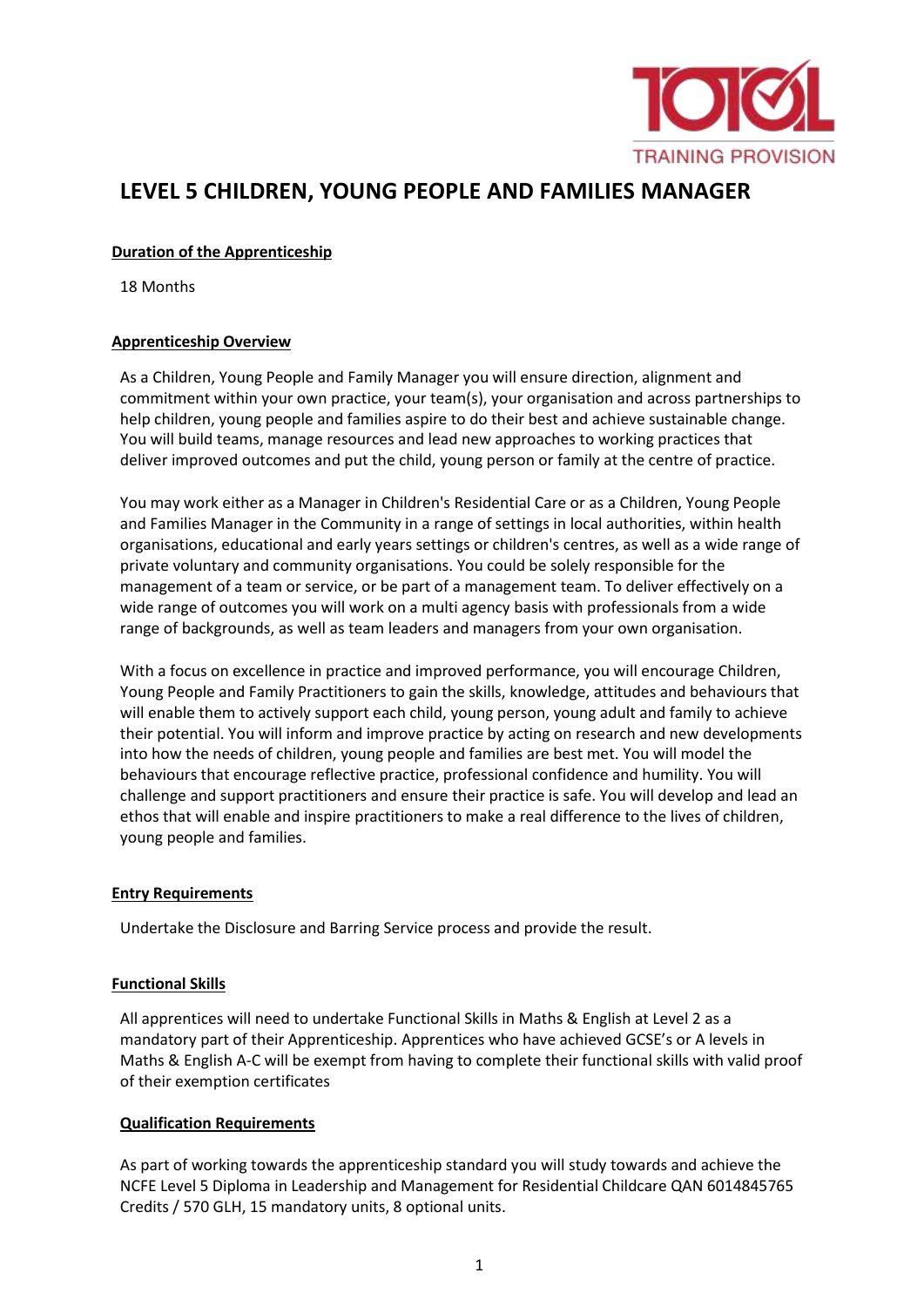

#### **Progression opportunities**

As a Children and Young People's Family Manager you could progress further within their vocation specialism and/or into roles involving leadership and management of teams or departments.

#### **Programme Overview**

Apprentices will learn New skills, Knowledge and Behaviours as part of their job role. Apprentices will benefit from teaching and learning on the job putting their skills into practice.

Additionally, apprentices will undertake off the job learning activities and other in work-based duties which will contribute to successful completion of their apprenticeship programme.

Apprentices will receive regular visits from their training assessors and have access to learning resources to support their learning and development on and off the job.

#### **Manager in Children's Residential Care**

*1a. Plays a leading role in developing the ethos of the home and creates a sense of purpose and clarity for the long term care and support of children and young people in residential care*

#### **Knowledge and understanding of:**

- The principles of long term care and support for children and young people
- The legislation, the theoretical approaches and the compliance requirements for running a residential care home for the care and support of children and young people
- The theory and best practice in the use of restraint

**Skills:**

- Ensures each child receives care and that the continuity of care for each child is in place
- Models the behaviour expected from staff and communicates a clear message about the responsibilities required in the care and support of children
- Manages and monitors safe systems of physical restraint

**OPTION 2: Children, Young People and Families Manager within the Community** *2a. Creates an environment that promotes partnership working within a specific working context (e.g. early years, youth, youth justice, family work, special educational needs and disability etc.) and builds consensus and support for improving outcomes together*

#### **Knowledge and understanding of:**

- The national systems of social welfare
- Local agencies and community groups
- Theoretical approaches to the practice and principles of effective multi agency working

#### **Skills**

- Proactively develops and sustains strategies for joint working , to improve outcomes
- Demonstrates good awareness of stakeholders
- Contributes to and initiates appropriate joint budget arrangements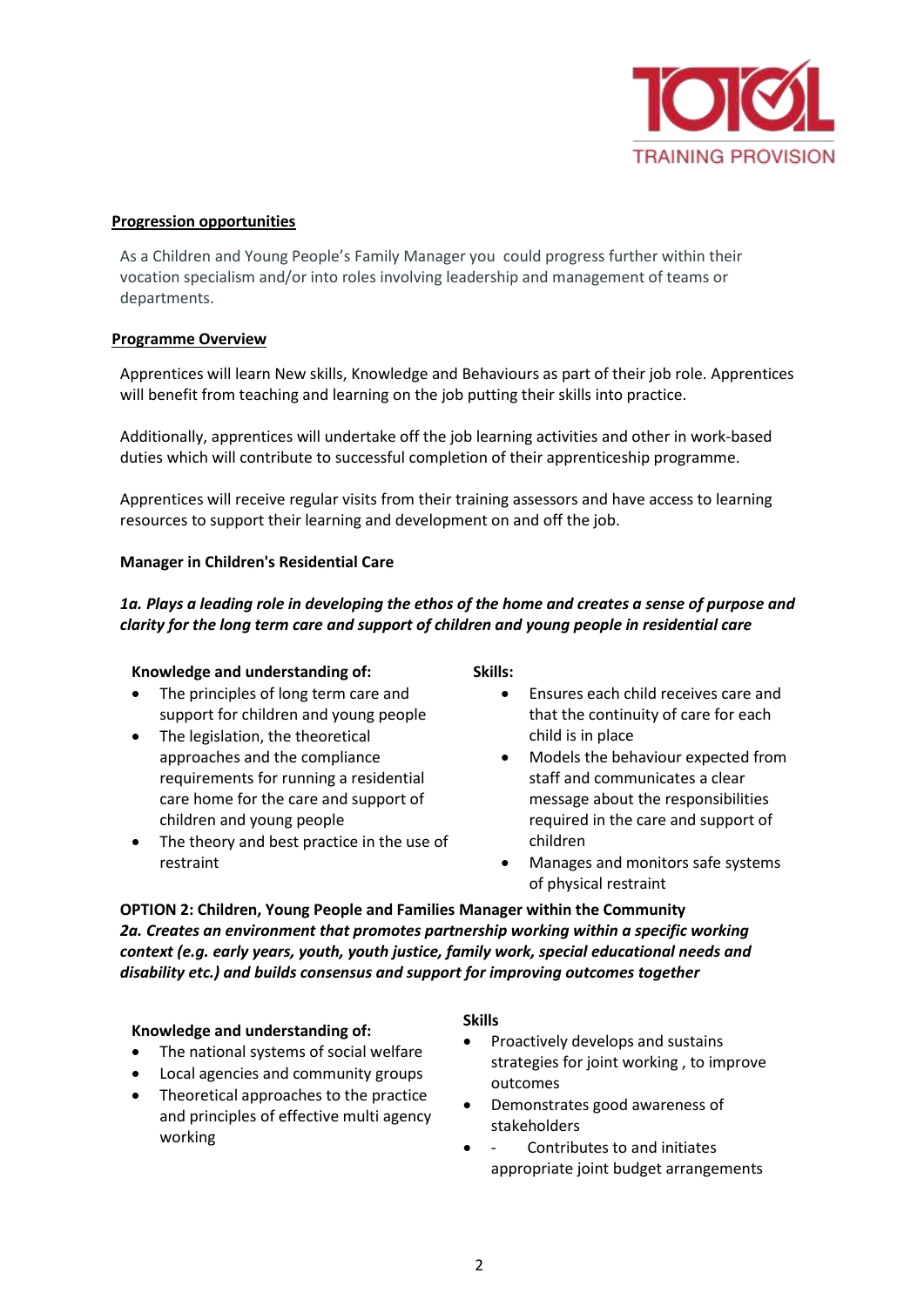

## *2b. Leads and supports practice development in the care and support of children young people and their families and carers, within contemporary society*

#### **Knowledge and understanding of:**

- Theoretical approaches to contemporary social issues that affect family life and the care of children and young people
- The priority practice areas in the specific context and their responsibilities within it
- - Ethical and professional approaches to practice in a partnership context

#### **Skills:**

- Leads, implement s and evaluates effective approaches to practice in specific contexts
- Audits and measures performance effectively within a multi- agency context
- Effectively uses and shares information and data
- Leads and develops new approaches to early intervention in partnership practice

### **End Point Assessment**

The end-point assessment will consist of two assessment methods:

- 1. A Situational Judgement Test
- 2. A competence interview informed by submission of a portfolio.

The **Situational Judgement** Test is designed to test the thinking and approach of the apprentice in dealing with specific situations that are typical of the of management and leadership of work within children, young people and families sector. It will highlight their competence in the knowledge and skills outlined in the standard. It should also demonstrate how they consider the decisions they make will impact on the outcomes for service users. It will enable the apprentice to demonstrate that they meet the behaviours within the standard and will allow for a demonstration of the apprentice's personal and professional approach to ethics and values.

The situational judgement test will be a paper-based written test consisting of 4 questions and will last 45 mins. It will be undertaken alongside the competence interview. The test will be marked by the independent assessor and will form 50% of the final grade.

The purpose of the **Competence Interview** is to ensure that there is no plagiarism involved in the portfolio and that the apprentice understands and can explain the work presented in their portfolio. It is an opportunity for the assessor to discuss with the apprentice the content of the portfolio, allowing them to seek reassurance, where necessary, that the apprentice meets or exceeds the apprenticeship standard. The assessor must not asses the portfolio, but uses it to inform the questioning for the competence interview.

The competence interview is a structured discussion of 55-65 minutes duration between the apprentice and the independent assessor, focusing on the work covered in the portfolio. It will look at both the work the apprentice has undertaken, the strengths demonstrated and will consider any gaps or weaknesses in knowledge, skills or behaviours. There will be probing questions and discussion about the professional